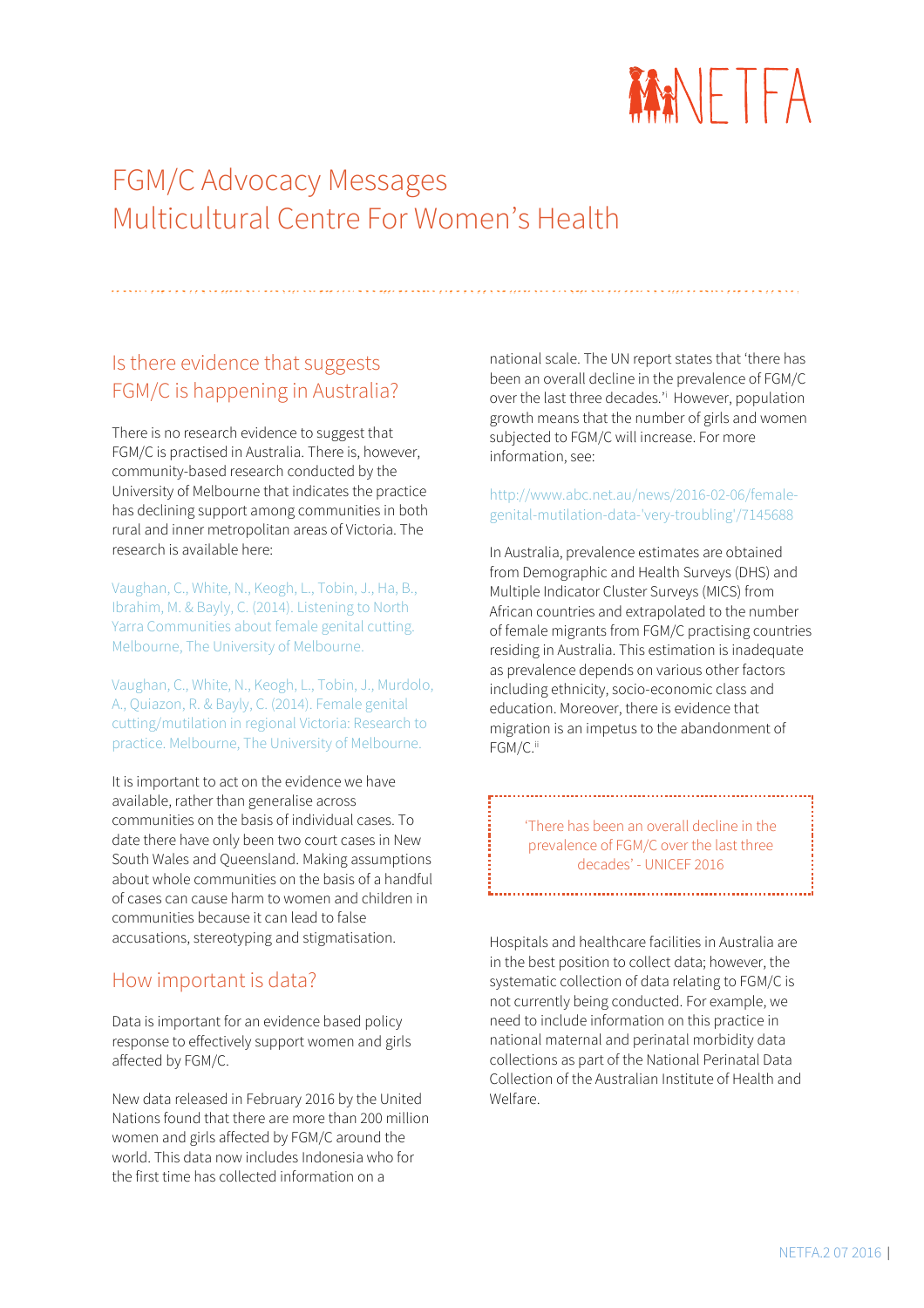# Should we be collecting more data on prevalence rates on Australian girls? If so, what form should this take?

It is important to clarify the purpose of data collection and how this data will be used.

We need to better understand how many women have undergone FGM/C in their countries of origin who are now living in Australia so that appropriate and adequate women's health services can be provided.

We also need to better understand the specific needs of practising communities so that resources are allocated to working with them to prevent the practice.

To be able to collect accurate data the methodology adopted should include:

(a) a framework that includes an excellent understanding of FGM/C around the world, the different ways that it is practised in different countries and communities

(b) an excellent understanding of the meaning of the international data and how that impacts on people in Australia

(c) quantitative data collection based on settlement patterns in Australia, taking account of the fact that ethnic identity may be different to country of birth, and an understanding of the diversity that can exist within groups that practise FGM/C

(d) qualitative participatory research with people from the community to better inform an understanding of the practice in the different groups that have settled in Australia.

### Is it a form of violence?

The World Health Organization guidelines state that FGM/C is recognised 'as a violation of the human rights of girls and women.'iii International literature highlights that it is important to understand FGM/C as a form of gender-based violence and as a manifestation of gender inequality.iv

In Australia, FGM/C falls under the Commonwealth's National Action Plan to Reduce Violence Against Women and their Children. Addressing the issue within a human rights framework ensures greater government and community involvement in the protection of girls' and women's rights.

Evidence shows that community-based approaches aimed at preventing the practice using culturally informed dialogue with communities have the most promising results. Prevention education should be delivered within a holistic community-based, culturally sensitive, sexual and reproductive health context.

# What is the best approach to abandoning the practice?

International evidence shows that education and working with communities are the most effective way of preventing FGM/C. V Community-based, respectful and collaborative preventative work has been very effective around the world and in Australia.

It is important to aim for permanent social and cultural transformation by encouraging community engagement and ownership of the issue.

> 'Respecting someone's cultural dignity is not the same as accepting their cultural practices without question.'

The cultural practice of FGM/C reflects a form of gender inequality and it is important that women from communities that traditionally practice FGM/C remain at the centre of advocacy and prevention efforts. There are many women in Australia who have been actively working with their communities to prevent the practice for over 20 years.

FGM/C is a complex issue and there has been many active women in their communities in Australia who have been working to prevent the practice for over 20 years.